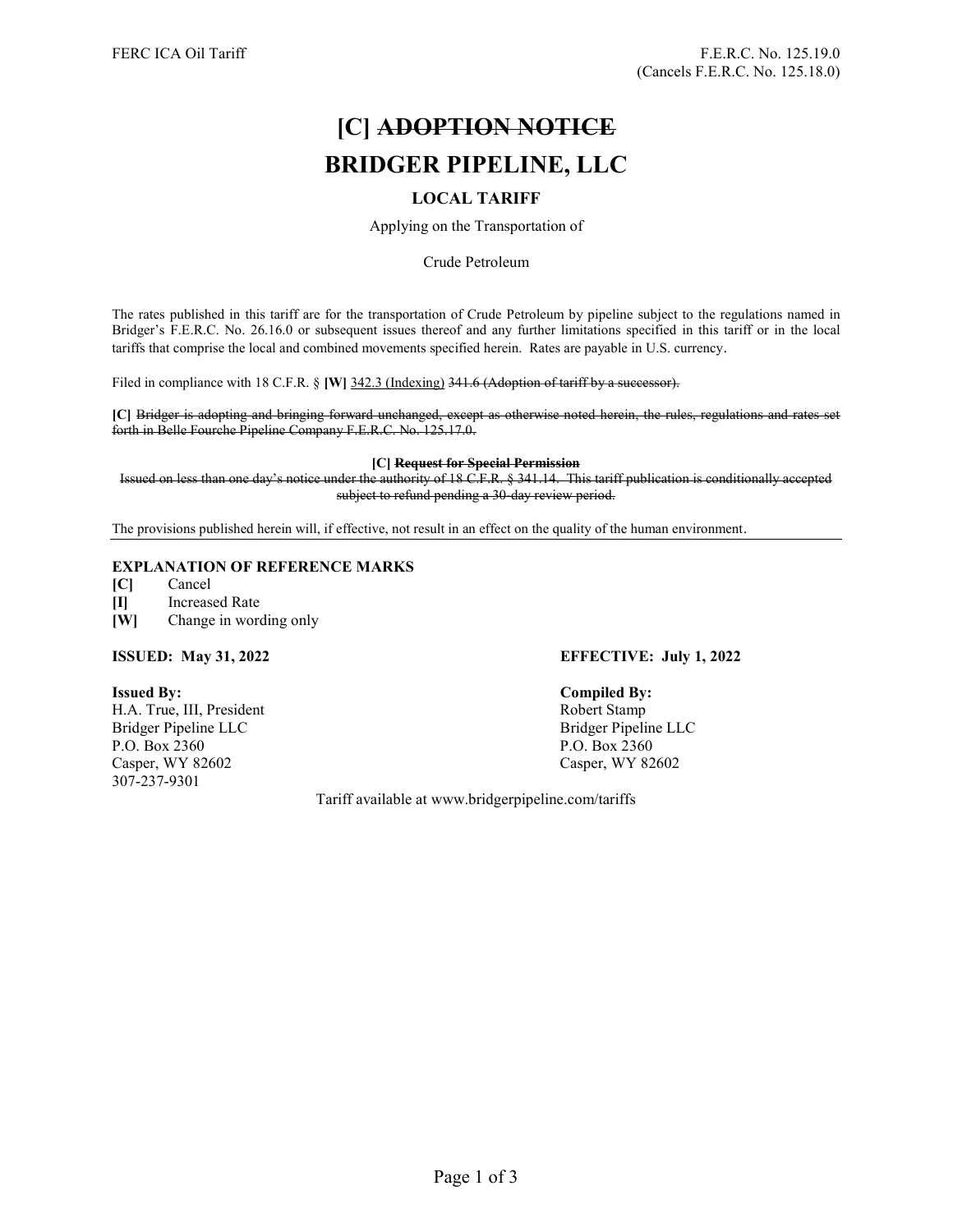# Table of Incentive Rates

List of Points from and to which rates apply and rates on petroleum in cents per barrel of 42 US gallons.

| Origins                                                                                                          | <b>Destination</b>                                                    | <b>Tier 1 Volume Incentive</b><br>Rate(1) | <b>Tier 2 Volume Incentive</b><br>Rate $(2)$ |
|------------------------------------------------------------------------------------------------------------------|-----------------------------------------------------------------------|-------------------------------------------|----------------------------------------------|
| Hwy 23 (Keene) Station,<br>McKenzie County, North<br>Dakota (3)                                                  | <b>Bridger Guernsey</b><br>HUB, Platte<br>County, Wyoming             |                                           |                                              |
| Interconnection Points on Four<br>Bears Pipeline in Dunn and<br>McKenzie Counties, North                         | (6)<br>or                                                             |                                           |                                              |
| Dakota (3)<br>Hwy 200 (Killdeer) Station,<br>Dunn County, North Dakota (3)                                       | Plains Pipeline,<br>L.P., Reno Station,<br>Johnson County,<br>Wyoming | $[I]$ 373.29                              | $[I]$ 326.13                                 |
| Bridger Bicentennial Pipeline in<br>Billings, Dunn, Golden Valley,<br>Stark and McKenzie Counties,<br>ND(4), (5) | <sub>or</sub>                                                         |                                           |                                              |
| Alexander Station, McKenzie<br>County, ND $(4)$ , $(5)$                                                          | Osage Station,<br>Weston County,<br>Wyoming                           | $[I]$ 327.32                              |                                              |
| Wilson Station, McKenzie<br>County, ND<br>(4), (5)                                                               |                                                                       | $II$ 327.32                               |                                              |

# Notes:

(1) The "Tier 1 Volume Incentive Rate" is available to any Shipper that tenders in a given month, an average of at least 12,500 barrels per day from any one of the noted Origins to any of the Destinations.

(2) The "Tier 2 Volume Incentive Rate" applies only with respect to movements from the noted Origins to the Destination at Plains Pipeline, L.P., Reno Station, Johnson County, Wyoming and is available to any Shipper that tenders in a given month, an average of at least 30,000 barrels per day from any one of the noted Origins to any destination point downstream of Sandstone/Baker Station, Montana.

# Local routing

The movements published in this tariff represent a combination of multiple local movements set forth in individual Bridger tariffs. Shippers that do not qualify for the Tier 1 or Tier 2 Volume Incentive Rate set forth above can continue to receive service from the Origins specified herein to the Destinations specified herein by nominating and shipping Crude Petroleum under the applicable local Bridger tariffs. The Bridger tariffs and routing that comprise the combined movements specified herein are set forth in the following Notes (3)-(5).

(3) Bridger – Origin Stations on the Four Bears Pipeline in Dunn, McKenzie and Billings County, North Dakota, for delivery to Baker Station, Fallon County, Montana (Bridger F.E.R.C. No. [W] 36.29.0 36.65.0) connecting to: Bridger at Baker Station, Fallon County, Montana for delivery to Bridger Tankage at Guernsey Station, Platte County, Wyoming

(Bridger F.E.R.C. No. [W] 569.20.0 569.22.0 or Bridger at Baker Station, Fallon County, Montana for delivery to Osage Station, Weston County, Wyoming (Bridger F.E.R.C. No. [W] 568.17.0 568.19.0) or Bridger at Sandstone Station, Fallon County, Montana for delivery to Bridger Guernsey HUB, Platte County, Wyoming or Plains Pipeline, L.P., Reno Station, Johnson County, Wyoming (Bridger F.E.R.C. No. [W]  $119.15.0$  119.17.0. Gathering performed in association with the movements subject to this note will be assessed the charges and loss allowance therefor as set forth in the individual tariffs for such gathering service.

(4) Bridger– Origin Stations on the Bicentennial Pipeline in Billings, Dunn, Golden Valley, Stark and McKenzie Counties, North Dakota for delivery to Sandstone Station, Fallon County, Montana (Bridger F.E.R.C. No. [W] 121.15.0 121.19.0 connecting to: Bridger at Baker Station, Fallon County, Montana for delivery to Bridger Tankage at Guernsey Station, Platte County, Wyoming (Bridger F.E.R.C. No. [W] 569.19.0 569.20.0 or Bridger at Baker Station, Fallon County, Montana for delivery to Osage Station, Weston County, Wyoming (Bridger F.E.R.C. No. [W] 568.17.0 568.19.0) or Bridger at Sandstone Station, Fallon County,